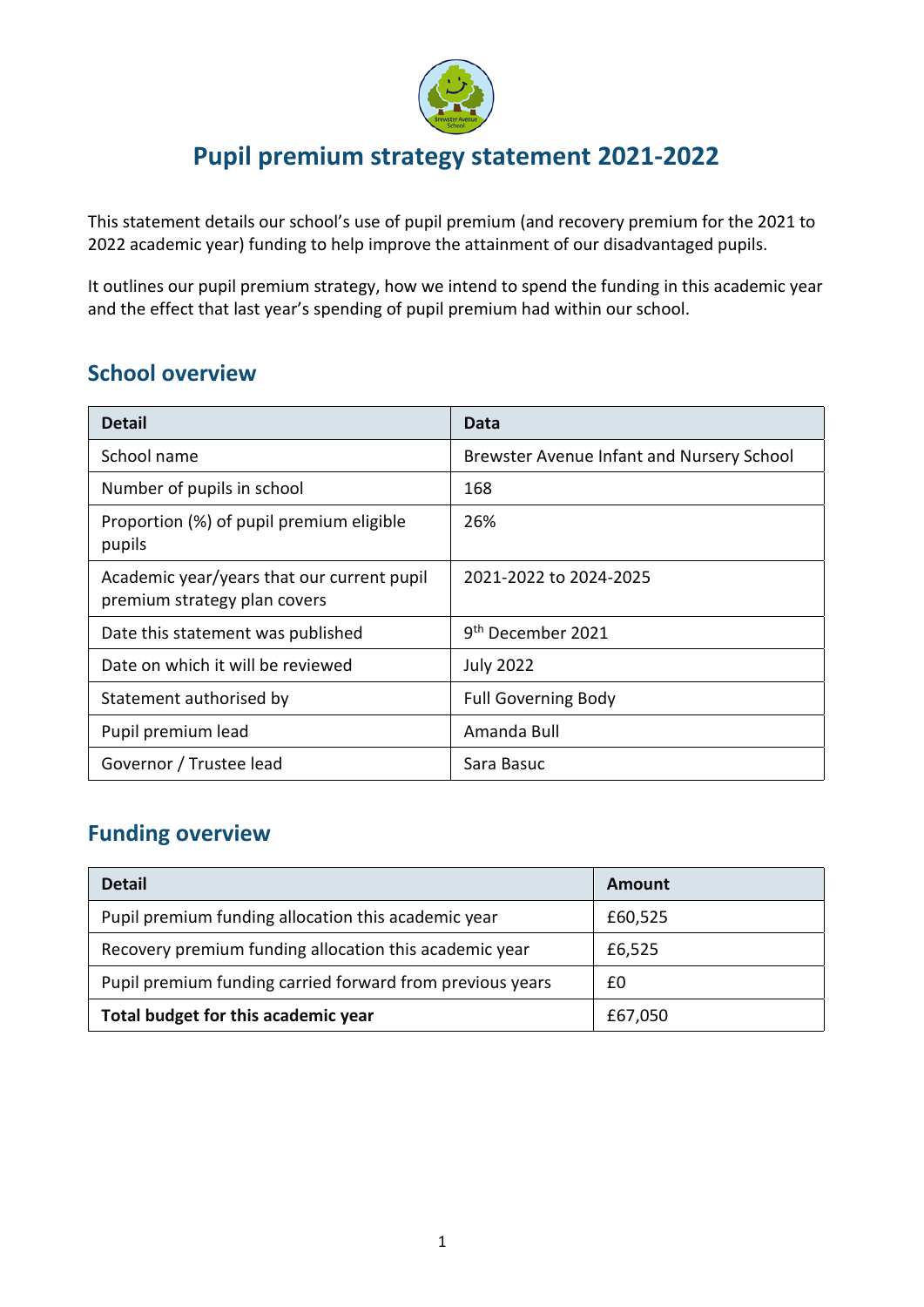

# **Part A: Pupil premium strategy plan**

## **Statement of intent**

Our intention is that all pupils at Brewster Avenue, irrespective of their background or the challenges they face, make good progress and achieve high attainment across all subject areas. The focus of our pupil premium strategy is to support disadvantaged pupils to achieve that goal, including progress for those who are already high attainers.

High-quality teaching is at the heart of our approach, with a focus on areas in which disadvantaged pupils require the most support. This is proven to have the greatest impact on closing the disadvantage attainment gap and at the same time will benefit the nondisadvantaged pupils in our school. Implicit in the intended outcomes detailed below, is the intention that non-disadvantaged pupils' attainment will be sustained and improved alongside progress for their disadvantaged peers.

### **Challenges**

This details the key challenges to achievement that we have identified among our disadvantaged pupils.

| <b>Challenge</b><br>number | <b>Detail of challenge</b>                                                                                                                                              |
|----------------------------|-------------------------------------------------------------------------------------------------------------------------------------------------------------------------|
|                            | Low prior attainment - a number of disadvantaged children begin school, working sig-<br>nificantly below their peers                                                    |
| 2                          | Language – a number of disadvantaged children begin school with language and com-<br>munication skills below those of their peers                                       |
| 3                          | Impact of Covid – for some disadvantaged pupils, the gap between them and their<br>peers widened during the school closure periods                                      |
| 4                          | Domestic difficulties – a number of disadvantaged pupils experience challenge in their<br>home lives and leading to reduced emotional resilience and readiness to learn |
| 5                          | Behaviour and wellbeing - a number of disadvantaged children have reduced emo-<br>tional resilience, affecting engagement which is hindering progress and attainment    |
| 6                          | SEND/ Medical needs - a small number of disadvantaged pupils also have additional<br>needs                                                                              |
| 7                          | Attendance - a number of disadvantaged children are persistent absentees                                                                                                |
| 8                          | Access to opportunities and experiences - educational experiences such as trips, music<br>lessons and participation in physical activities                              |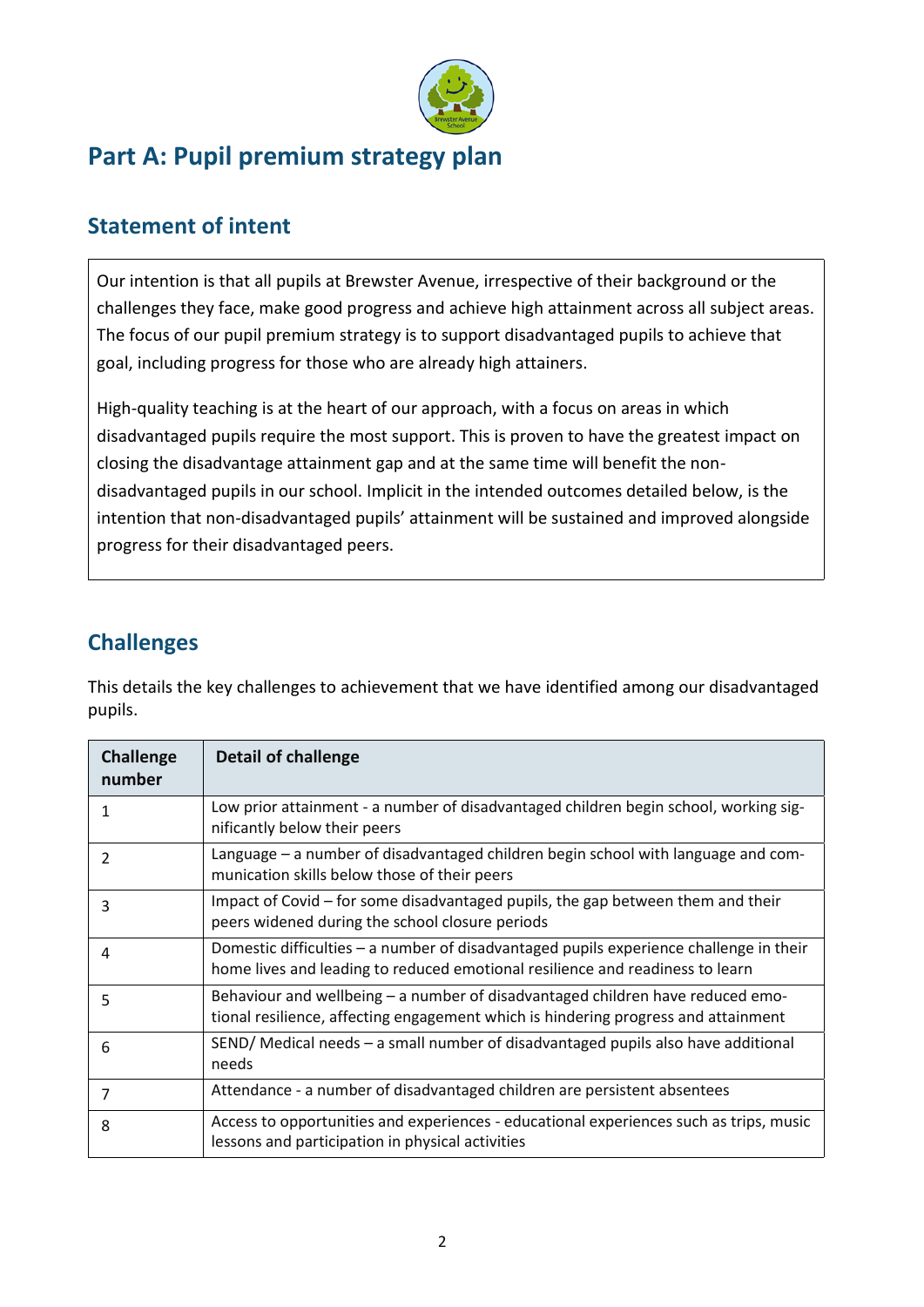

#### **Intended outcomes**

This explains the outcomes we are aiming for **by the end of our current strategy plan**, and how we will measure whether they have been achieved.

| <b>Intended outcome</b>                                                                                              | <b>Success criteria</b>                                                                                                                                                                                                                                                                                                                                                |
|----------------------------------------------------------------------------------------------------------------------|------------------------------------------------------------------------------------------------------------------------------------------------------------------------------------------------------------------------------------------------------------------------------------------------------------------------------------------------------------------------|
| Improved oral language skills and vocabulary<br>among disadvantaged pupils.                                          | Assessments and observations indicate<br>significantly improved oral language among<br>disadvantaged pupils. This is evident when<br>triangulated with other sources of evidence,<br>including engagement in lessons, book scrutiny<br>and ongoing formative assessment.                                                                                               |
| Improved phonics attainment among<br>disadvantaged pupils.                                                           | Phonics screening check outcomes in 2024/25<br>show that disadvantaged pupils attain as well as<br>non-disadvantaged pupils.                                                                                                                                                                                                                                           |
| Improved reading attainment among<br>disadvantaged pupils.                                                           | KS1 reading outcomes in 2024/25 show that<br>more than 75% of disadvantaged pupils meet<br>the expected standard and 25% achieve greater<br>depth.                                                                                                                                                                                                                     |
| Improved mathematics attainment among<br>disadvantaged pupils.                                                       | KS1 mathematics outcomes in 2024/25 show<br>that more than 76% of disadvantaged pupils<br>meet the expected standard and 22% achieve<br>greater depth.                                                                                                                                                                                                                 |
| To achieve and sustain improved wellbeing for all<br>pupils in our school, particularly our<br>disadvantaged pupils. | High levels of wellbeing will be demonstrated<br>by:<br>qualitative data from student voice, student<br>$\bullet$<br>and parent surveys and teacher observa-<br>tions<br>learning walks and monitoring show high<br>$\bullet$<br>levels of engagement in learning<br>participation in enrichment activities, partic-<br>$\bullet$<br>ularly among disadvantaged pupils |
| To achieve and sustain improved attendance for<br>all pupils, particularly our disadvantaged pupils.                 | Improved attendance demonstrated by:<br>the overall absence rate for all pupils being<br>$\bullet$<br>no more than 5%, and a narrowing of the<br>attendance gap between disadvantaged<br>pupils and their non-disadvantaged peers                                                                                                                                      |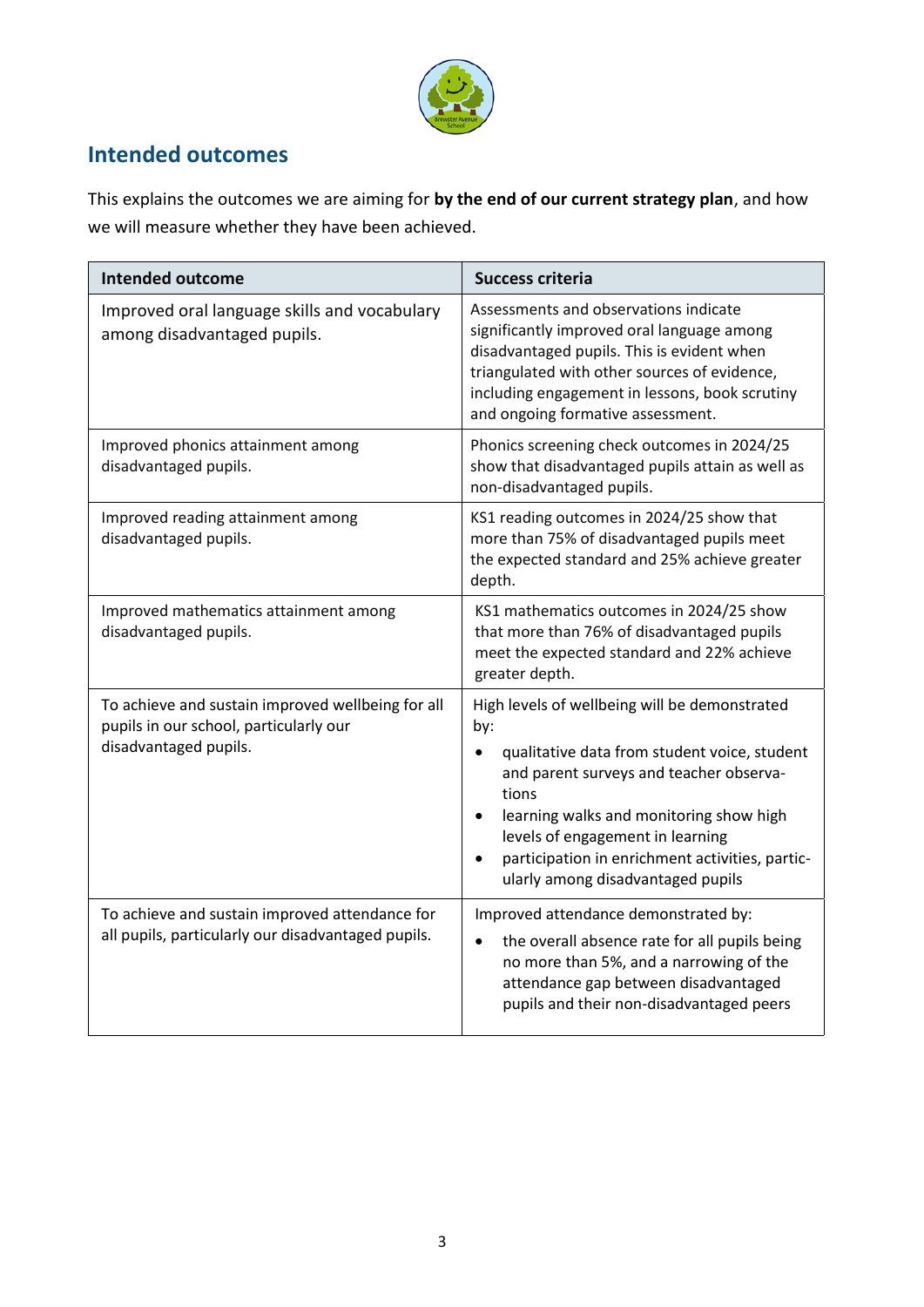

## **Activity in this academic year**

This details how we intend to spend our pupil premium (and recovery premium funding) **this academic year** to address the challenges listed above.

#### **Teaching (for example, CPD, recruitment and retention)**

Budgeted cost: £7,735

| <b>Activity</b>                                                                                        | Evidence that supports this approach                                                                                                                                                                                                                                                | <b>Challenge number(s)</b><br>addressed |
|--------------------------------------------------------------------------------------------------------|-------------------------------------------------------------------------------------------------------------------------------------------------------------------------------------------------------------------------------------------------------------------------------------|-----------------------------------------|
| Whole school Steps<br>training - September<br>2021                                                     | DfE (2018) Mental Health and<br><b>Behaviour in Schools</b>                                                                                                                                                                                                                         | 5                                       |
| TA maths training $-$<br>November 2021                                                                 | EEF (2018) Making Best Use of Teaching<br><b>Assistants recommendation 4: Ensure</b><br>TAs are fully prepared for their role in<br>the classroom                                                                                                                                   | 1 & 3                                   |
| TA & Link Teacher<br>training for $1st$ Class @<br>Number intervention                                 | The Education Endowment Foundation<br>(2018) ran a project investigating the<br>effectiveness of 1stClass@Number,<br>which found that it had a positive<br>impact on primary maths. The study<br>found a mean effect size of +0.22 in<br>primary maths.                             | $\overline{2}$                          |
| Participation in Schools<br>Partnership Programme<br>(Education<br>Development Trust)                  | Evidence base suggests SPP schools are<br>significantly more likely to improve by<br>one or more grades in inspection than<br>the national average. Education Endow-<br>ment Foundation (EEF) are currently un-<br>dertaking an evaluation of the Schools<br>Partnership Programme. | $3$ and $7$                             |
| Little Wandle Phonics<br>Training - Whole<br>School January 2022 &<br>resources to support<br>delivery | EEF found that systematic synthetic<br>phonics has a positive impact overall (+5<br>months) with very extensive evidence<br>and is an important component in the<br>development of early reading skills, par-<br>ticularly for children from disadvantaged<br>backgrounds.          | 1, 2 & 8 & 3                            |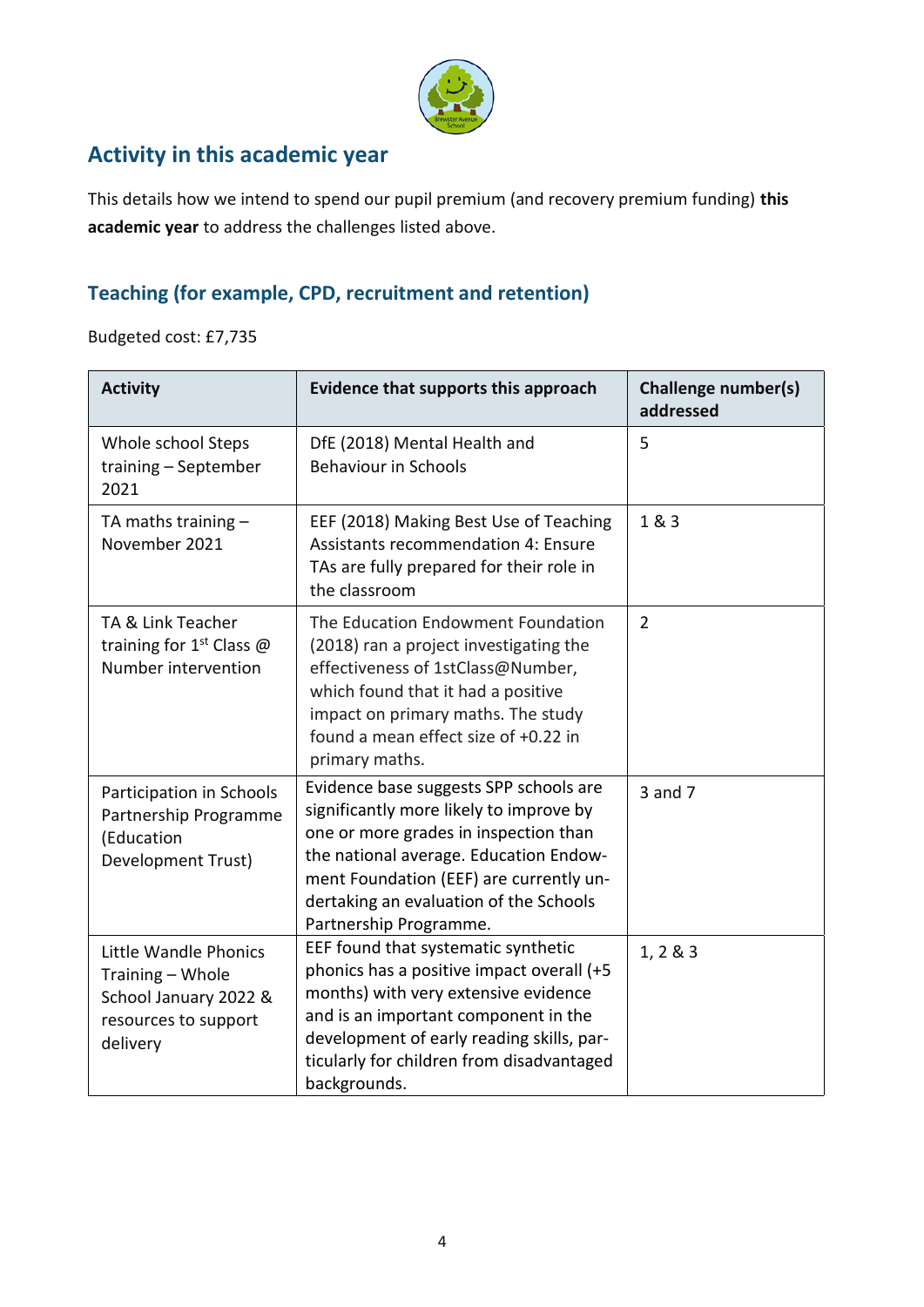

## **Targeted academic support (for example, tutoring, one-to-one support structured interventions)**

Budgeted cost: £5,208

| <b>Activity</b>                                                        | Evidence that supports this approach                                                                                                                                                                                                                                                                                                                                                                                                                                                                                | <b>Challenge number(s)</b><br>addressed |
|------------------------------------------------------------------------|---------------------------------------------------------------------------------------------------------------------------------------------------------------------------------------------------------------------------------------------------------------------------------------------------------------------------------------------------------------------------------------------------------------------------------------------------------------------------------------------------------------------|-----------------------------------------|
| Delivery of $1^{st}$ Class @<br>Number intervention in<br>Year 2       | The Education Endowment Foundation<br>(2018) ran a project investigating the<br>effectiveness of 1stClass@Number,<br>which found that it had a positive<br>impact on primary maths. The study<br>found a mean effect size of +0.22 in<br>primary maths.                                                                                                                                                                                                                                                             | 1 & 2                                   |
| Delivery of Nuffield<br>Early Language<br>Intervention in<br>Reception | Endowment Foundation (EEF)-funded<br>independent efficacy trial, found that<br>NELI had positive effects on language<br>skills.<br>RAND Europe was commissioned by the<br>EEF to conduct a randomised controlled<br>trial and found that NELI appeared to<br>have a positive impact on children's lan-<br>guage skills: Compared to children who<br>did not receive NELI, children on the pro-<br>gramme progressed on average an<br>equivalent of three additional months in<br>language skills and two additional | 1 & 2                                   |
| fft Lightening Squad<br>Reading Intervention<br>(30% contribution)     | months in early word reading.<br>Research has demonstrated that pupils<br>using Tutoring with the Lightning Squad<br>make learning gains of between 3 and 5<br>months in reading attainment.                                                                                                                                                                                                                                                                                                                        | 1, 2 & 8 & 3                            |
| Small group phonics<br>and writing tuition<br>(DHT)                    | EEF found that he average impact of the<br>small group tuition is four additional<br>months' progress, on average, over the<br>course of a year.<br>Evidence shows that small group tuition<br>is effective and, as a rule of thumb, the<br>smaller the group the better. Some<br>studies suggest that greater feedback<br>from the teacher, more sustained the<br>engagement in smaller groups, or work                                                                                                            | 1, 2 & 8 & 3                            |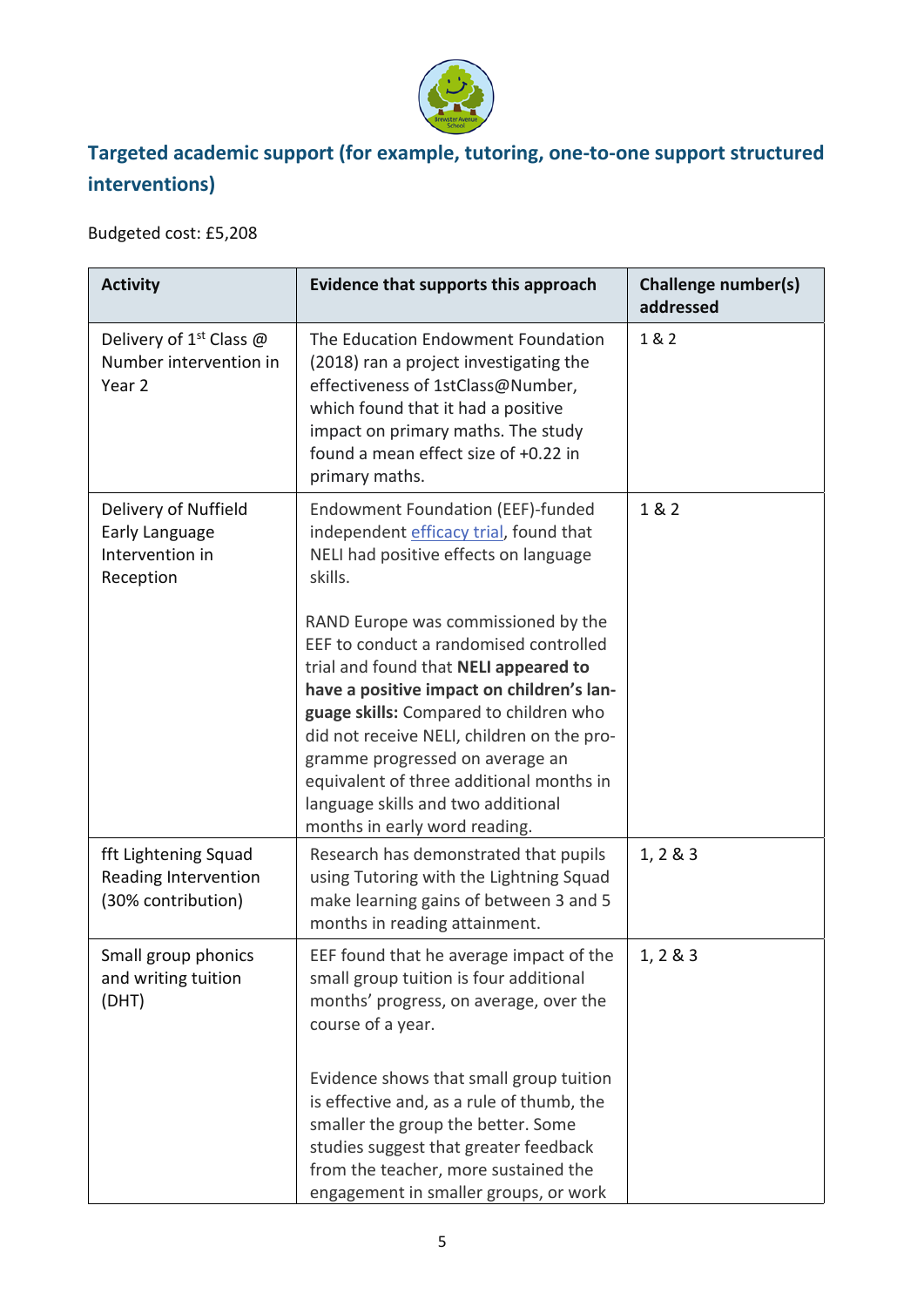

|                                                                  | which is more closely matched to<br>learners' needs explains this impact.                                                                                                  |          |
|------------------------------------------------------------------|----------------------------------------------------------------------------------------------------------------------------------------------------------------------------|----------|
| One-to-one support for<br>Year 2 pupils with<br>additional needs | SEN support: A rapid evidence<br>assessment Research report (2017)<br>Julia Carroll, Louise Bradley, Hayley<br>Crawford, Penny Hannant, Helen<br>Johnson & Angela Thompson | 3, 4 & 5 |

## **Wider strategies (for example, related to attendance, behaviour, wellbeing)**

#### Budgeted cost: £6,720

| <b>Activity</b>                          | Evidence that supports this approach                                                                                                                                                                                                                                                                                                                                                                                                                                                                                                 | <b>Challenge number(s)</b><br>addressed |
|------------------------------------------|--------------------------------------------------------------------------------------------------------------------------------------------------------------------------------------------------------------------------------------------------------------------------------------------------------------------------------------------------------------------------------------------------------------------------------------------------------------------------------------------------------------------------------------|-----------------------------------------|
| YMCA Play Therapist                      | James Drisko, Perri Corvino, Lisa Kelly,<br>Jane Nielson (2019) Is Individual Child<br>Play Therapy Effective? is a systematic<br>review of the effectiveness of individual<br>child play therapy with children aged 4-<br>12. 180 studies were reviewed in detail<br>and across most concerns, play therapy<br>was affirmed as an empirically<br>supported therapy.                                                                                                                                                                 | 4 & 5                                   |
| Educational<br>Psychologist visits       | EPs advise staff, other professionals,<br>and parents/carers on ways of<br>supporting children in their educational,<br>emotional and social development.<br>Where appropriate EPs carry out<br>psychological assessments of children<br>(PCC).                                                                                                                                                                                                                                                                                      | 5 & 6                                   |
| Investment in the<br>school sensory room | Elissa Worthen OTS (2010) Sensory-<br>Based Interventions in the General<br><b>Education Classroom: A Critical</b><br>Appraisal of the Topic, Journal of<br>Occupational Therapy, Schools, & Early<br>Intervention, 3:1, 76-94, DOI:<br>10.1080/19411241003684217<br>Reviewed 13 articles (12 level I, II, IV,<br>and V quantitative articles and one<br>qualitative article), and concluded that<br>sensory-based interventions<br>implemented in the general education<br>classroom improved student attention<br>and performance. | 5 & 6                                   |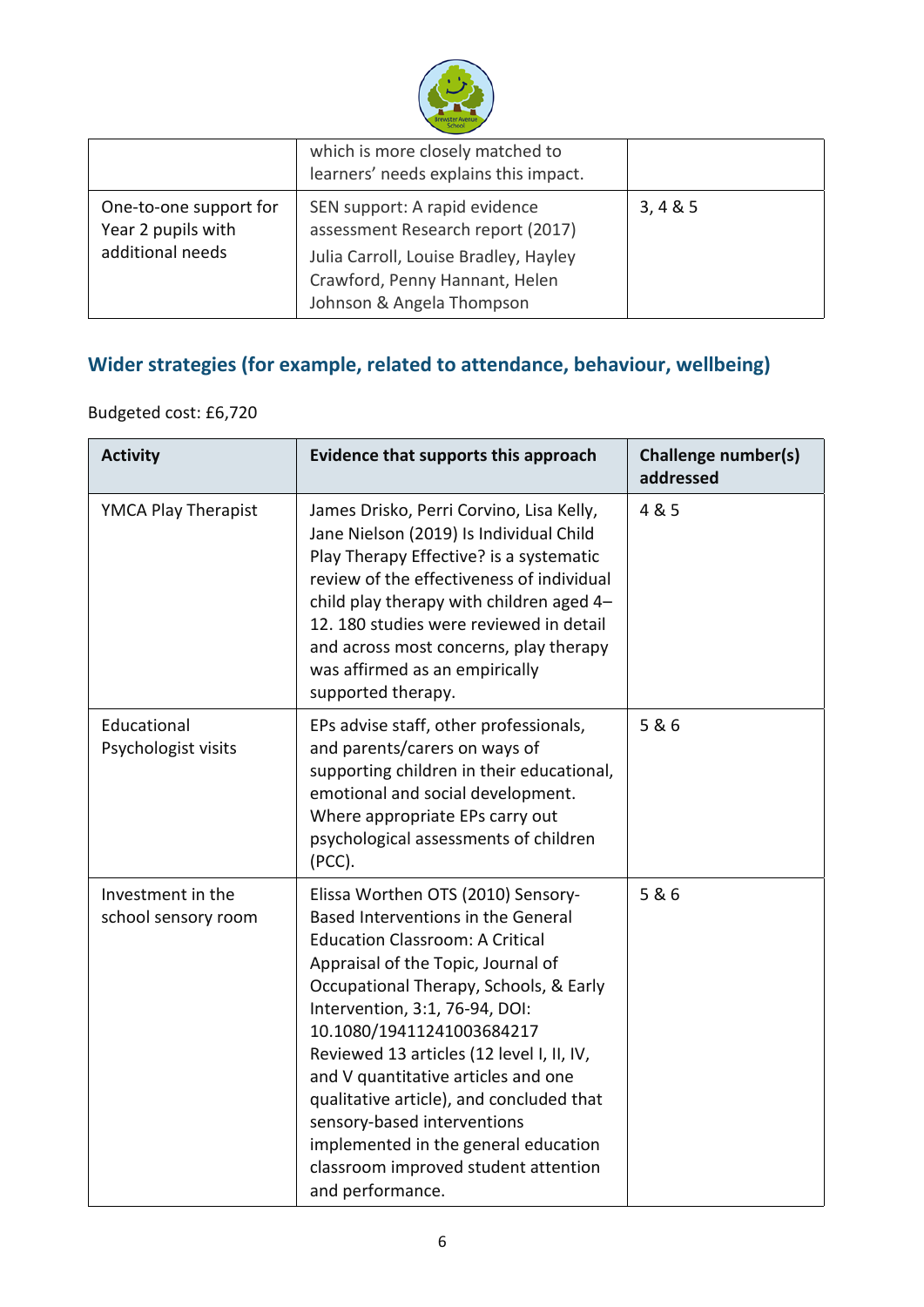

| Social skills group at<br>lunchtimes | Ofsted (2011): Supporting children with<br>challenging behaviour through a<br>nurture group approach - When the<br>nurture groups were working well they<br>made a considerable difference to the<br>behaviour and the social skills of the<br>pupils who attended them. | 4 & 5 |
|--------------------------------------|--------------------------------------------------------------------------------------------------------------------------------------------------------------------------------------------------------------------------------------------------------------------------|-------|
|--------------------------------------|--------------------------------------------------------------------------------------------------------------------------------------------------------------------------------------------------------------------------------------------------------------------------|-------|

# **Total budgeted cost: £ 69,664**